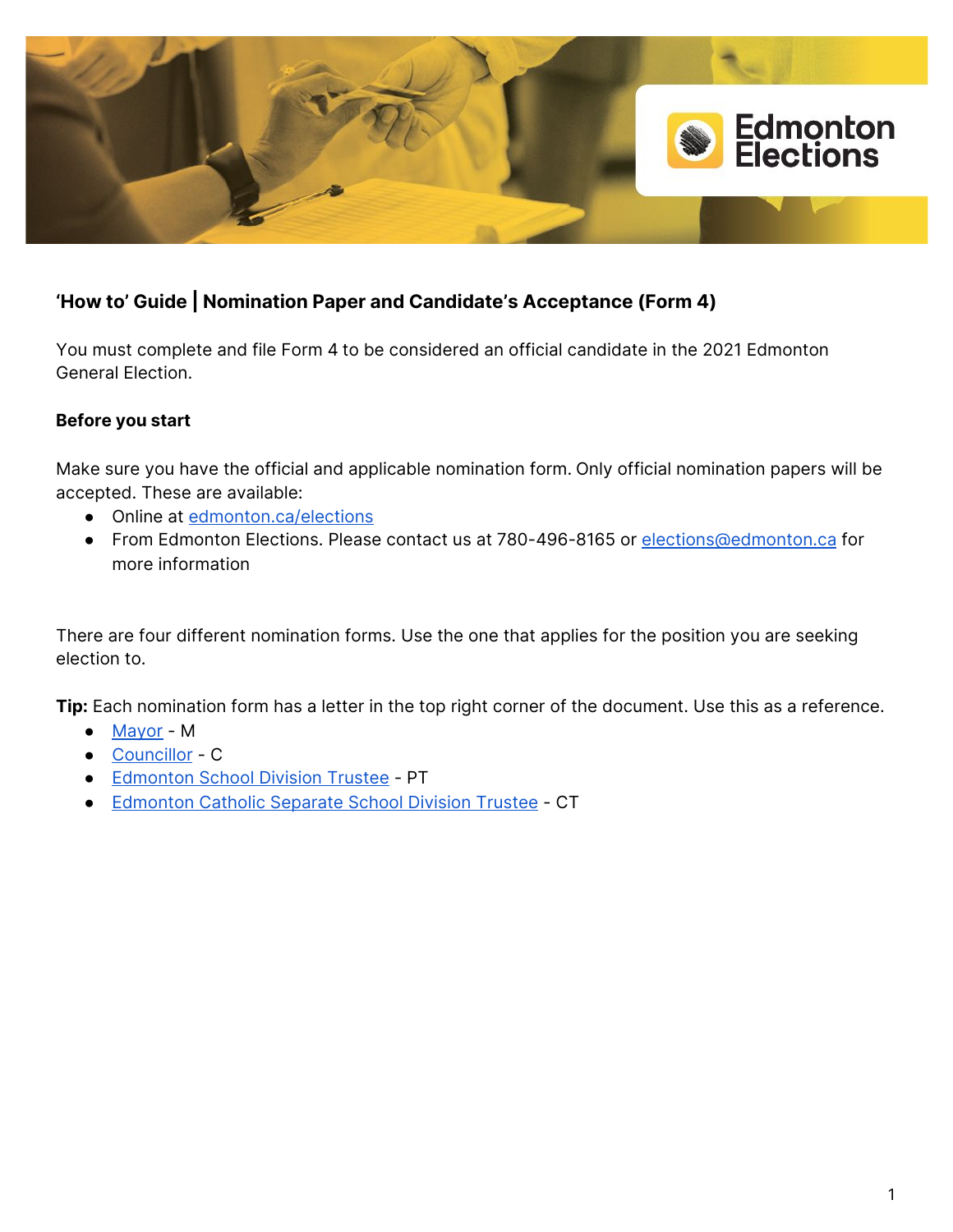# **Completing the Nomination Form**

### **Candidate Information**

| <b>LOCAL JURISDICTION:</b>        | THE CITY OF EDMONTON, PROVINCE OF ALBERTA                                                                   |
|-----------------------------------|-------------------------------------------------------------------------------------------------------------|
| <b>ELECTION DATE:</b>             | Monday, October 18, 2021                                                                                    |
|                                   | We, the undersigned electors of Ward<br>of                                                                  |
|                                   | the City of Edmonton, Province of Alberta, NOMINATE:                                                        |
| (Candidate's Surname)             | of<br>(Candidate's Given Names)                                                                             |
| (Candidate's Residential Address) | (Postal Code)                                                                                               |
|                                   | Edmonton, Province of Alberta, as a candidate at the election about to be held for the office of COUNCILLOR |
| of Ward                           | City of Edmonton, Province of Alberta.                                                                      |

● **Ward name or number:** The name or number of the ward must be indicated correctly.

#### **Tip: Use the ward boundaries and ward names that will be in place on Election Day 2021**

Edmonton's municipal ward boundaries and the boundaries for Edmonton School Division are changing on Election Day 2021. The ward boundaries for Edmonton Separate Catholic School Division have changed recently.

The names of Edmonton's municipal wards are changing on Election Day 2021.

Be sure to check [edmonton.ca/elections](https://www.edmonton.ca/city_government/municipal_elections/ward-system.aspx) regularly for up-to-date information, including maps.

**● Candidate name:** You must use your legal name. It must match the name on your government issued photo identification.

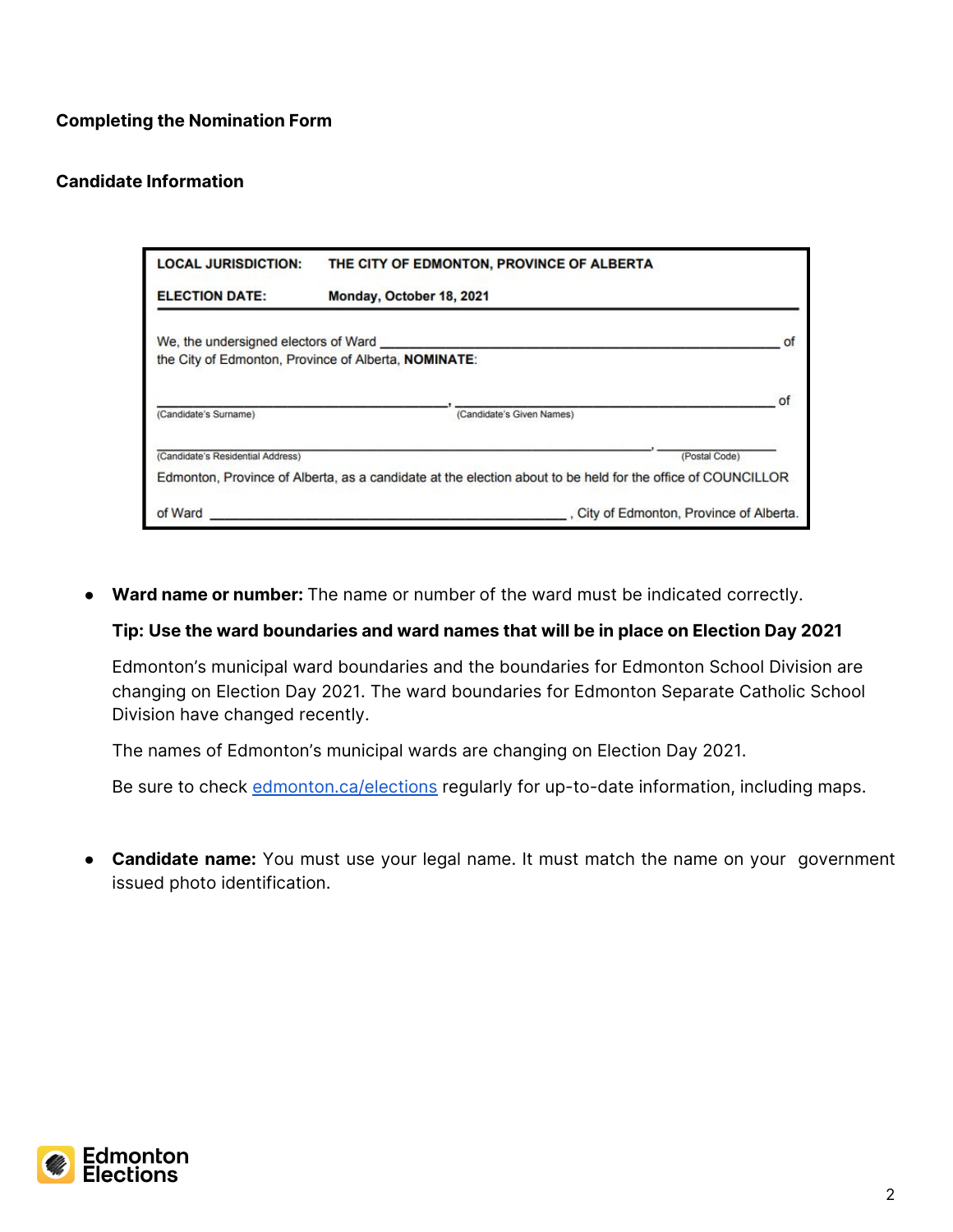## **Signatures from Residents**

| <b>Printed Name of Elector</b> | <b>Complete Address and Postal Code of Elector</b> | <b>Signature of Elector</b> |
|--------------------------------|----------------------------------------------------|-----------------------------|
| $\mathbf{1}$ .                 |                                                    |                             |
| 2.                             |                                                    |                             |
| 3.                             |                                                    |                             |
| 4.                             |                                                    |                             |
| 5.                             |                                                    |                             |
| 6.                             |                                                    |                             |
| 7.                             |                                                    |                             |

- You must collect signatures from residents before filing your nomination form.
- Candidates for Mayor must collect **100** signatures.
- Candidates for **City Council, Edmonton School Division Trustee**, and **Edmonton Separate Catholic School Division** must collect **25** signatures from residents who **live in the ward you wish to represent.**

**Remember that ward boundaries for the City of Edmonton and Edmonton School Division are changing on Election Day 2021**

- Residents who sign your nomination form must:
	- Fill out **all three parts** of this section:
		- Name
		- Complete address with postal code
		- Signature
	- Live in Edmonton **Mayor**

**Or**

- Live in the ward you wish to represent **Councillor, School Division Trustee**
- Be eligible to vote in the Edmonton General Election on the date of signing the nomination:
	- At least 18 years old
	- A Canadian citizen; and
	- Reside in Alberta (Their place of residence must be located in Edmonton on Election Day)

Only original handwritten signatures can be accepted. Electronic or photocopied signatures are not valid

**It is your responsibility to make sure you collect signatures from eligible residents only.**

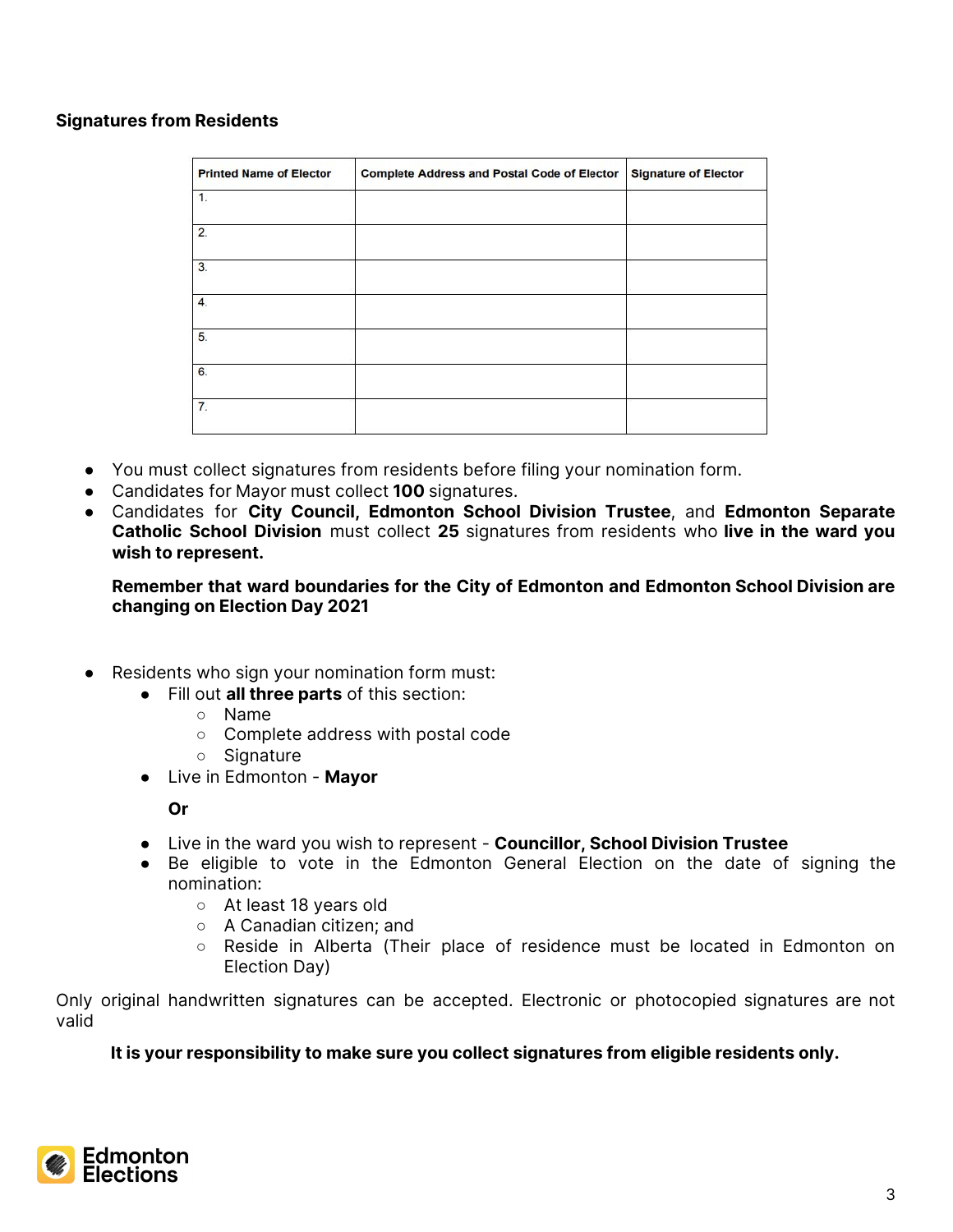### **Headings**

| <b>Edmonton</b><br><b>Elections</b>                                                          | <b>NOMINATION PAPER AND CANDIDATE'S ACCEPTANCE</b> | <b>FORM 4</b><br>(COUNCILLOR) |
|----------------------------------------------------------------------------------------------|----------------------------------------------------|-------------------------------|
| We, the undersigned electors of Ward<br>the City of Edmonton, Province of Alberta, NOMINATE: |                                                    | of                            |
|                                                                                              |                                                    |                               |
| (Candidate's Surname)                                                                        | (Candidate's Given Names)                          |                               |
| <b>Printed Name of Elector</b>                                                               | <b>Complete Address and Postal Code of Elector</b> | <b>Signature of Elector</b>   |
| 22.                                                                                          |                                                    |                               |

- This section must be completed **on every page** of the nomination form.
- You must always use your legal name.
- Your name must be the same on each page of the nomination form.
- The **name or number** of the ward must be indicated correctly.
- If you are a Candidate for City Council, please make sure the name of the ward is spelled exactly as it appears on the ward map.

### **Tip: Use the ward boundaries and ward names that will be in place on Election Day 2021**

Edmonton's municipal ward boundaries and the boundaries for Edmonton School Division are changing on Election Day 2021. The ward boundaries for Edmonton Separate Catholic School Division have changed recently.

The names of Edmonton's municipal wards are changing on Election Day 2021.

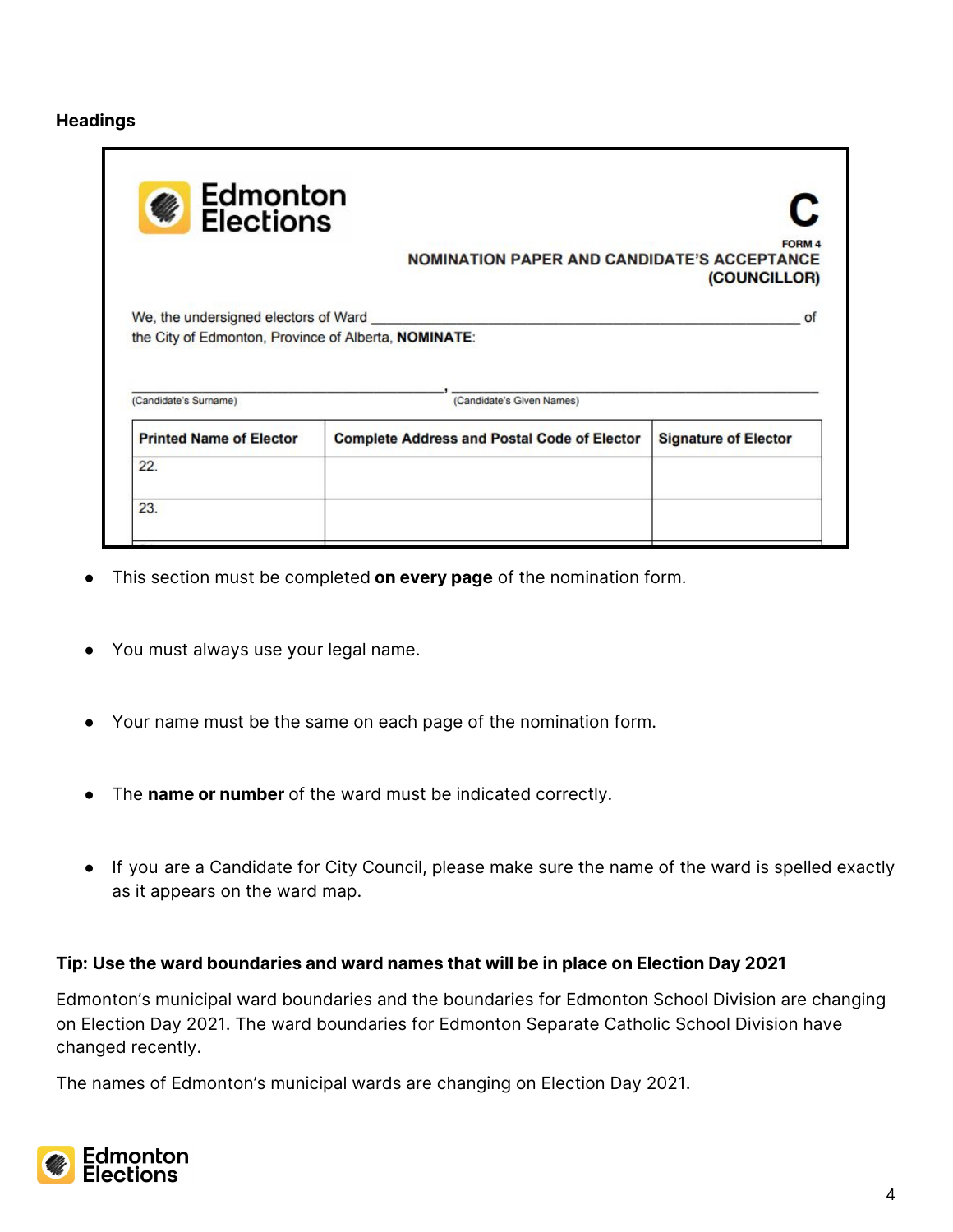# **Candidate's Acceptance**

## **CANDIDATE'S ACCEPTANCE**

I, the above named candidate solemnly swear (affirm):

THAT I am eligible under sections 21 and 47 of the Local Authorities Election Act to be elected to the office; THAT I am not otherwise disqualified under section 22 or 23 of the Local Authorities Election Act;

THAT I will accept the office if elected;

THAT I have read sections 12, 21, 22, 23, 27, 28, 47, 68.1, and 151 and Part 5.1 of the Local Authorities Election Act and understand their contents; and

THAT I am appointing as my official agent (if applicable):

(Name, Email Address and/or Complete Address and Postal Code; and Telephone Number of Official Agent)

THAT I will read and abide by the municipality's code of conduct if elected; and THAT the electors who have signed this nomination paper are eligible to vote in accordance with the Local Authorities Election Act and resident in the City of Edmonton on the date of signing the nomination.

- It is essential that you read, understand and complete **each of the requirements** of this section.
- By submitting a completed nomination form, you are confirming that:
	- You are an eligible candidate
	- You will accept office if you are elected
	- You have read the sections of the Local Authorities Election Act listed in this section of the nomination form
	- You will read and follow the Council Code of Conduct, if elected
	- All of the individuals who signed your nomination form are eligible to vote in this election

# **Official Agents**

You may choose to appoint an Official Agent. This is someone who can act on your behalf.

Remember that:

- You can only appoint one other person to be an Official Agent.
- Official Agents are permitted to perform the same duties as the Candidate.
- You are not required to appoint an Official Agent.

**Tip:** You can only **appoint** an Official Agent on your Nomination Form. You may **change** your Official Agent once one is appointed.

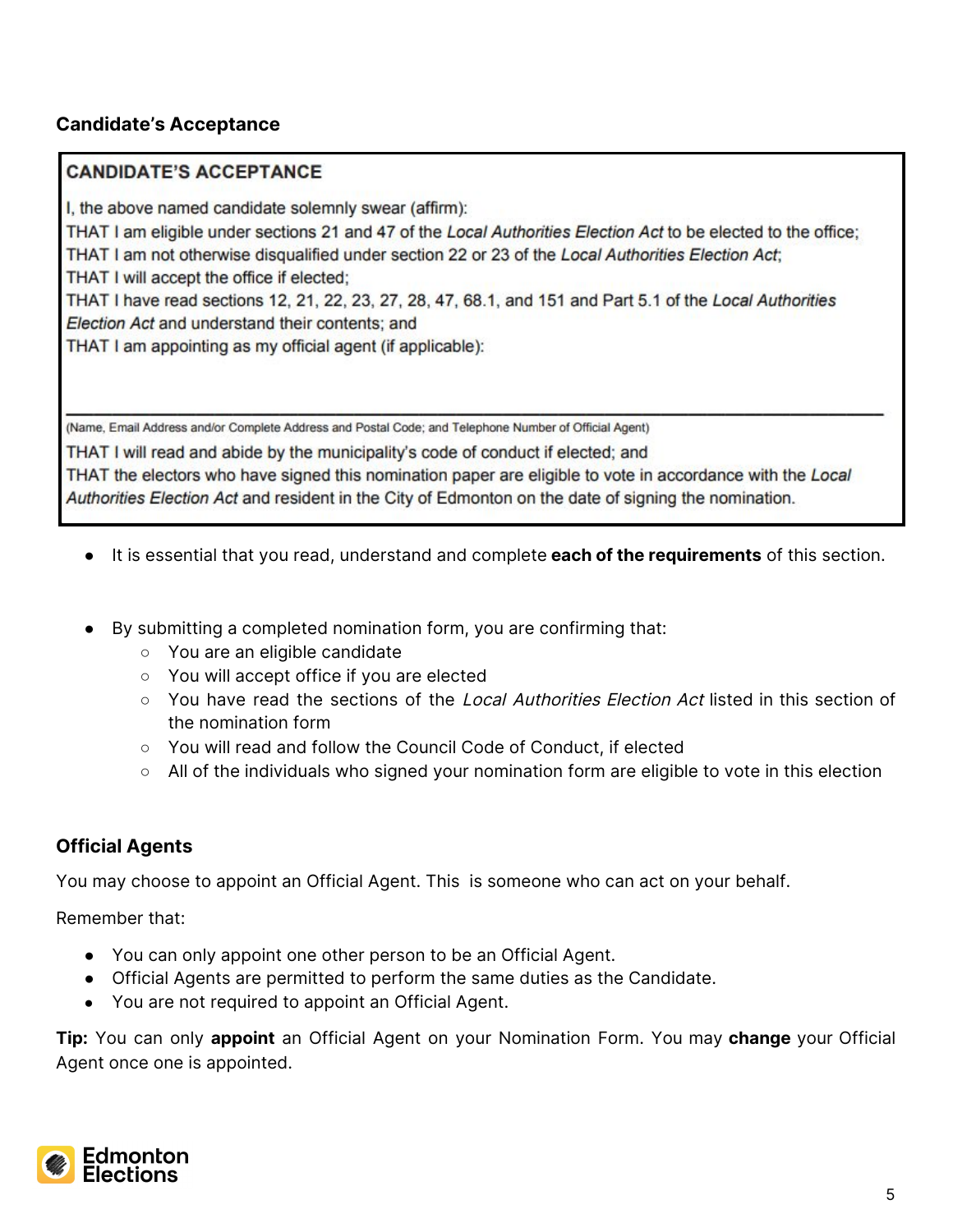### **Name on the Ballot**

#### PRINT NAME AS IT SHOULD APPEAR ON THE BALLOT:

(Candidate's Surname)

(Given Names) (may include nicknames, but not titles, i.e. Mr., Mrs., Dr.)

- The name you wish to appear on the ballot **does not** have to match your legal name.
	- Some things **cannot** appear on a ballot, including:
		- Symbols, such as emojis
		- Characters, such as  $\frac{1}{2}$ ,  $\frac{1}{2}$ ,  $\frac{1}{2}$ ,  $\frac{1}{2}$ ,  $\frac{1}{2}$ ,  $\frac{1}{2}$ ,  $\frac{1}{2}$ ,  $\frac{1}{2}$ ,  $\frac{1}{2}$ ,  $\frac{1}{2}$ ,  $\frac{1}{2}$ ,  $\frac{1}{2}$ ,  $\frac{1}{2}$ ,  $\frac{1}{2}$ ,  $\frac{1}{2}$ ,  $\frac{1}{2}$ ,  $\frac{1}{2}$ ,  $\frac{1}{2}$ ,
		- Titles, such as Mr., Ms., or Dr.

#### **Commissioning the Form**

| of                                                                                              | . in the Province of |
|-------------------------------------------------------------------------------------------------|----------------------|
| Alberta this day of 30, 20                                                                      |                      |
|                                                                                                 |                      |
|                                                                                                 |                      |
|                                                                                                 |                      |
|                                                                                                 |                      |
|                                                                                                 |                      |
| Signature of Returning Officer or Commissioner for Oaths<br>or Notary Public in and for Alberta |                      |

- Nomination forms must be commissioned by a Commissioner of Oaths in and for Alberta.
- Nomination Forms can be commissioned by Edmonton Elections when you submit them.

**Tip: Nomination forms cannot be revised once they have been commissioned. To allow minor errors to be corrected, it is recommended that you allow Edmonton Elections to commission your nomination forms.**